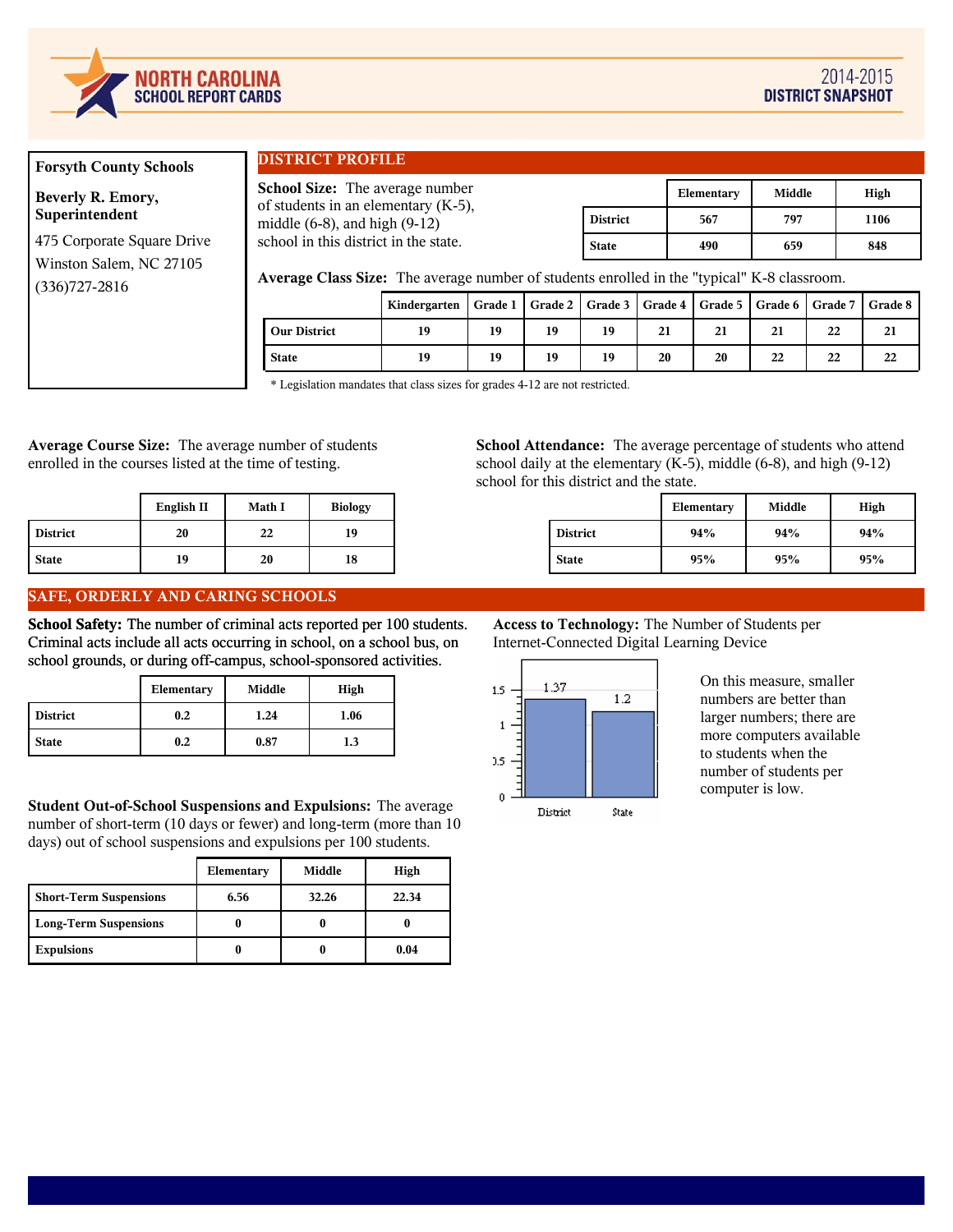# **SCHOOL PERFORMANCE**

### **Performance of Students on the North Carolina End-of-Grade Tests:**  Percentage of Students at **Level 1** ( **Limited Command** of knowledge and skills)

| LEVEL 1         | Reading | Math  | <b>Science</b> |
|-----------------|---------|-------|----------------|
| <b>District</b> | 25.9%   | 27.8% | 20.3%          |
| <b>State</b>    | 21.6%   | 24.9% | 16.5%          |

 $N/A$  = Fewer than five students

**Performance of Students on the North Carolina End-of-Grade Tests:**  Percentage of Students at **Level 2** ( **Partial Command** of knowledge and skills)

| LEVEL 2      | Reading | Math  | <b>Science</b> |
|--------------|---------|-------|----------------|
| District     | 22.0%   | 23.0% | 15.9%          |
| <b>State</b> | 22.1%   | 22.8% | 14.6%          |

 $N/A =$  Fewer than five students

### **Performance of Students on the North Carolina End-of-Grade Tests:**

Percentage of Students at **Level 3** ( **Sufficient Command** of knowledge and skills) *Students performing at Level 3 are performing at grade level.*

| <b>LEVEL 3</b> | Reading  | Math | <b>Science</b> |
|----------------|----------|------|----------------|
| District       | $10.2\%$ | 7.5% | $9.2\%$        |
| <b>State</b>   | 11.2%    | 8.1% | $9.7\%$        |

 $N/A =$  Fewer than five students

### **Performance of Students on the North Carolina End-of-Grade Tests:**

Percentage of Students at **Level 4** ( **Solid Command** of knowledge and skills) *Students scoring at Level 4 meet NC Standard for College-and Career-Readiness and are performing at or above grade level.*

| LEVEL 4         | Reading  | Math  | <b>Science</b> |
|-----------------|----------|-------|----------------|
| <b>District</b> | 31.6%    | 26.2% | 36.9%          |
| <b>State</b>    | $34.7\%$ | 28.3% | 41.5%          |

 $N/A =$  Fewer than five students

### **Performance of Students on the North Carolina End-of-Grade Tests:**

Percentage of Students at **Level 5** ( **Superior Command** of knowledge and skills) *Students scoring at Level 5 meet NC Standard for College-and Career-Readiness and are performing at or above grade level.*

| LEVEL 5         | Reading  | Math  | <b>Science</b> |
|-----------------|----------|-------|----------------|
| <b>District</b> | $10.2\%$ | 15.5% | 17.8%          |
| <b>State</b>    | $10.4\%$ | 15.8% | 17.7%          |

 $N/A$  = Fewer than five students

# **FIVE ACHIEVEMENT LEVELS**

**LEVEL 1: Limited Command** of knowledge and skills

**•** Performing At or Above Grade Level: NO

**•** Meets N.C. Standard for College-and Career-Readiness: NO

**LEVEL 2: Partial Command** of knowledge and skills **•** Performing At or Above Grade Level: NO

**•** Meets N.C. Standard for College-and Career-Readiness: NO

**LEVEL 3: Sufficient Command** of knowledge and skills

**•** Performing At or Above Grade Level: YES **•** Meets N.C. Standard for College-and Career-Readiness: NO

**LEVEL 4: Solid Command** of knowledge and skills **•** Performing At or Above Grade Level: YES

**•** Meets N.C. Standard for College-and Career-Readiness: YES

**LEVEL 5: Superior Command** of knowledge and skills

**•** Performing At or Above Grade Level: YES

**•** Meets N.C. Standard for College-and Career-Readiness: YES

# **What does the achievement level number mean?**

Students scoring at Levels 1 and 2 will likely need additional help next year to succeed in that subject area. Students scoring at Level 3 are considered proficient for that grade level or course, but may still need some targeted help in the next grade or course. Students scoring at Levels 4 and 5 are ready for the next grade or course, and are also on a path to be prepared for college or a career by the time they graduate.

*The reading and math End-of-Grade tests are administered in grades 3-8. The science End-of-Grade tests are administered in grades 5 and 8 only.*

 $\mathcal{L}_\text{max}$  and  $\mathcal{L}_\text{max}$  and  $\mathcal{L}_\text{max}$  and  $\mathcal{L}_\text{max}$  and  $\mathcal{L}_\text{max}$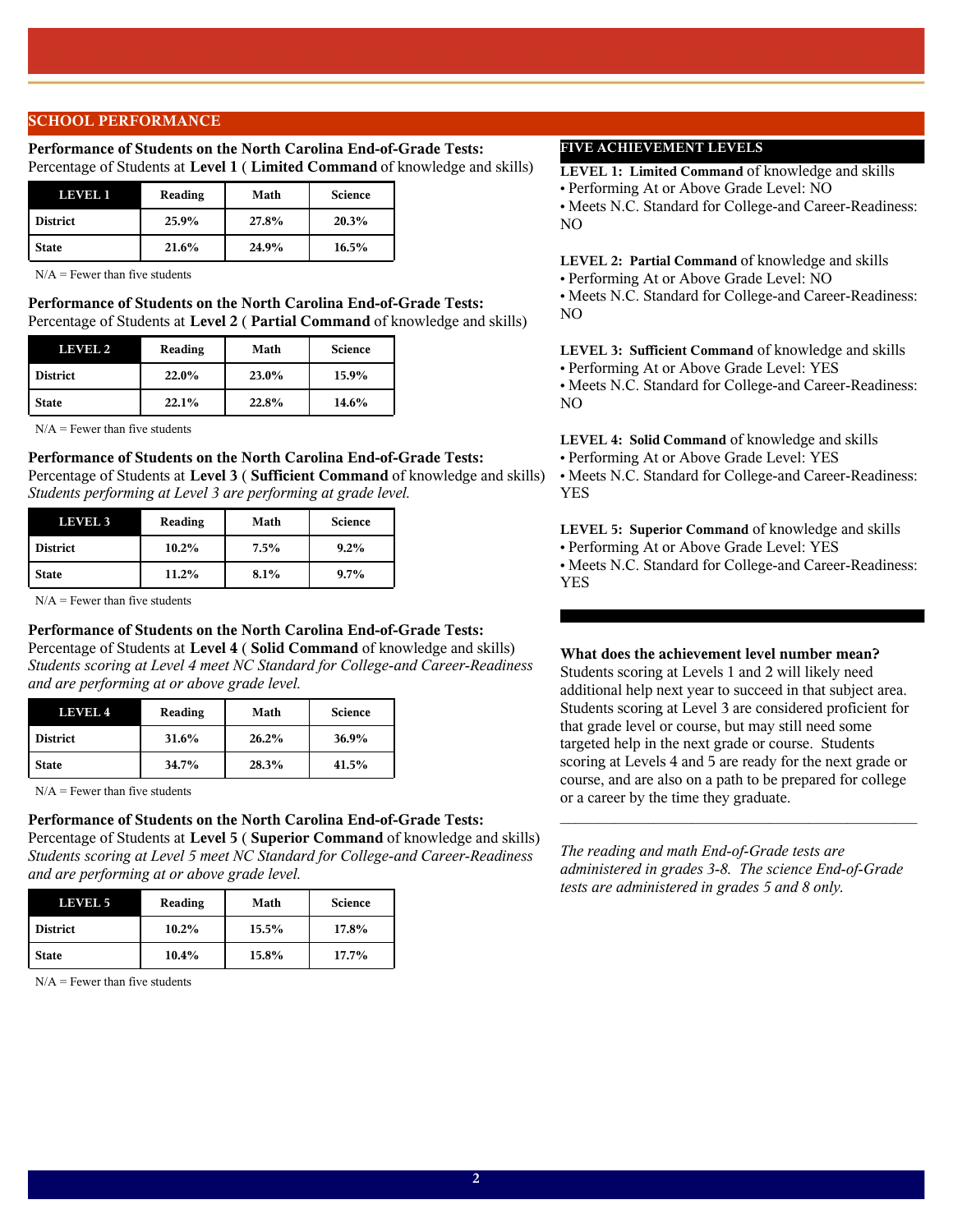# **SCHOOL PERFORMANCE, continued**

### **Performance of Students on the North Carolina End-of-Course Tests:**  Percentage of Students at **Level 1** ( **Limited Command** of knowledge and skills)

| LEVEL 1         | English II | Math I | <b>Biology</b> |
|-----------------|------------|--------|----------------|
| <b>District</b> | 22.7%      | 24.5%  | 30.2%          |
| <b>State</b>    | 19.9%      | 24.9%  | 24.2%          |

 $N/A$  = Fewer than five students

**Performance of Students on the North Carolina End-of-Course Tests:**  Percentage of Students at **Level 2** ( **Partial Command** of knowledge and skills)

| LEVEL 2         | English II | Math I | <b>Biology</b> |
|-----------------|------------|--------|----------------|
| <b>District</b> | 20.9%      | 14.8%  | 21.4%          |
| <b>State</b>    | 20.6%      | 15.3%  | 22.2%          |

 $N/A$  = Fewer than five students

### **Performance of Students on the North Carolina End-of-Course Tests:**

Percentage of Students at **Level 3** ( **Sufficient Command** of knowledge and skills) *Students performing at Level 3 are performing at grade level.*

| <b>LEVEL 3</b>  | English II | <b>Math I</b> | <b>Biology</b> |
|-----------------|------------|---------------|----------------|
| <b>District</b> | $8.8\%$    | 12.6%         | $7.1\%$        |
| <b>State</b>    | $9.6\%$    | 11.2%         | $8.8\%$        |

 $N/A =$  Fewer than five students

### **Performance of Students on the North Carolina End-of-Course Tests:**

Percentage of Students at **Level 4** ( **Solid Command** of knowledge and skills) *Students scoring at Level 4 meet NC Standard for College-and Career-Readiness and are performing at or above grade level.*

| LEVEL 4         | English II | Math I | <b>Biology</b> |
|-----------------|------------|--------|----------------|
| <b>District</b> | 41.8%      | 37.4%  | 26.0%          |
| <b>State</b>    | 44.2%      | 34.8%  | $30.1\%$       |

 $N/A$  = Fewer than five students

### **Performance of Students on the North Carolina End-of-Course Tests:**

Percentage of Students at **Level 5** ( **Superior Command** of knowledge and skills) *Students scoring at Level 5 meet NC Standard for College-and Career-Readiness and are performing at or above grade level.*

| LEVEL 5         | English II | Math I | <b>Biology</b> |
|-----------------|------------|--------|----------------|
| <b>District</b> | $5.7\%$    | 10.7%  | 15.4%          |
| <b>State</b>    | 5.8%       | 13.8%  | 14.8%          |

 $N/A$  = Fewer than five students

### **Annual Measurable Objectives (AMOs):** Per the Elementary and Secondary Education Act (ESEA), North

Carolina set AMOs based on 2012-13 data. Targets can be viewed at www.ncpublicschools.org/accountability/reporting.

Our district met 127 out of 190 targets.

### **FINANCIAL SUPPORT**



**Source of Funds (Amount per Student):** Public schools in North Carolina operate with funding from local, state and federal sources. The financial support reflected in these numbers includes all expenses concerned with operating schools, including teacher and administrator salaries, textbooks, transportation, Career and Technical education courses and other educational supplies and materials.



**Use of Funds:** Education is a labor-intensive enterprise, as reflected in the accompanying chart. Salaries for teachers and other staff are usually the largest expense in a district.